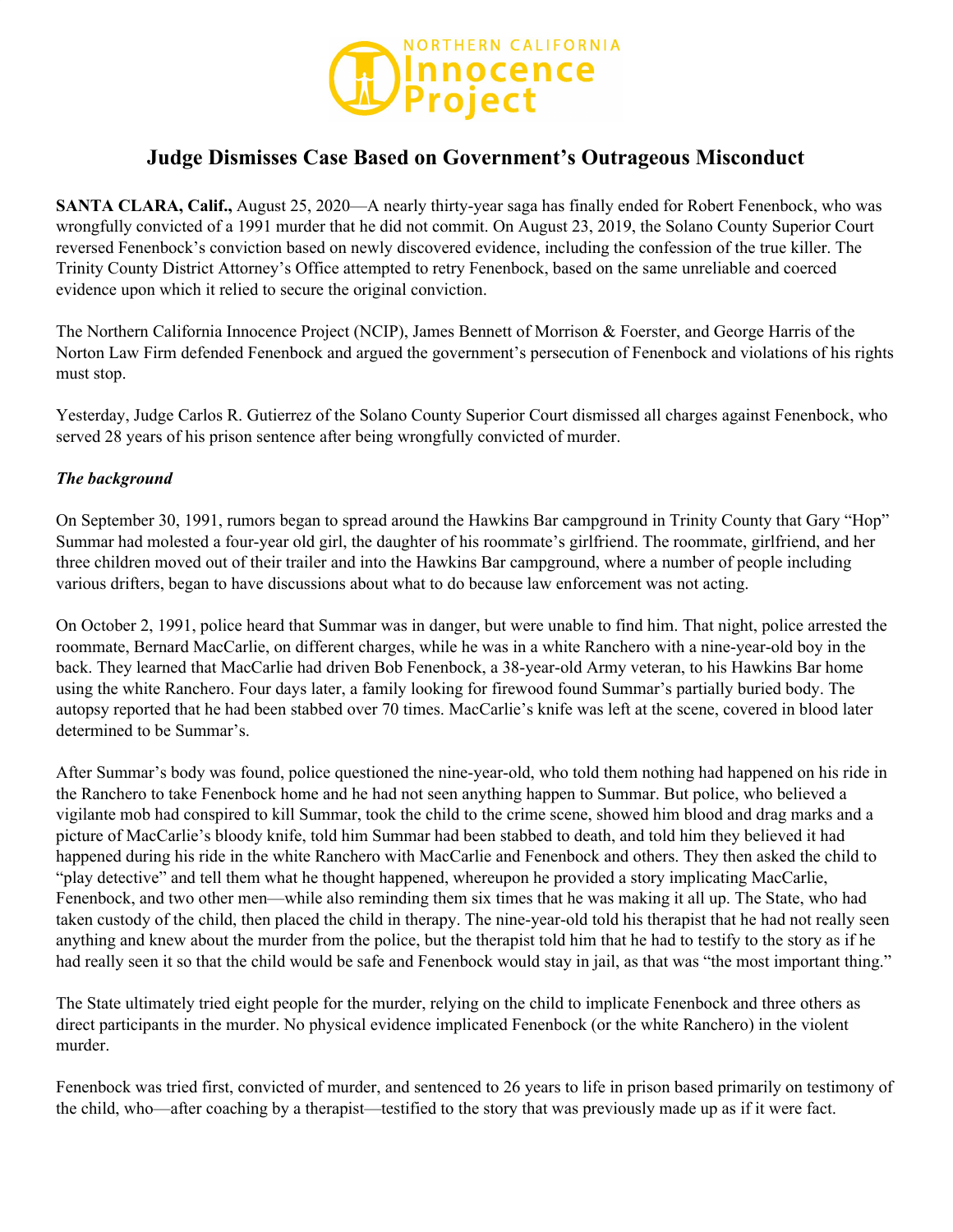Shortly after Fenenbock's conviction, however, MacCarlie admitted to stabbing the victim alone. He explained that he had been molested as a child and snapped when he heard that Summar had molested the young child living with them. He testified that he drove Summar in a red truck, not the white Ranchero, and he beat and stabbed Summar during an "out-of-body experience." After the murder, he returned to the campground, and, later that night, drove Fenenbock and a friend home in the white Ranchero, with Randy in the back. MacCarlie was convicted and sentenced to life in prison.

MacCarlie was tried with the other two men that the child testified he had witnessed stab Summar. Neither was convicted of murder. One co-defendant whose case matched Fenenbock's in almost every way except that he was tried with MacCarlie and thus his jury heard MacCarlie's confession that he had killed Summar alone, was acquitted of all charges.

Fenenbock, however, sat in prison because MacCarlie's confession had not been heard at his trial, and was considered "post-conviction evidence," which, at the time, had to point "unerringly" to innocence to be heard. The California Supreme Court, without explanation, found MacCarlie's confession insufficient by that standard. For 27 years, Fenenbock sat in prison, until he learned about the California law NCIP had helped enact that went into effect January 1, 2017: that newly discovered evidence can be presented if it "more likely than not" have changed the outcome of the trial. He filed another writ in August of 2017. The Court issued an order to show cause and appointed a lawyer for Fenenbock. The system almost failed Fenenbock again when the appointed attorney refused to act, but this time, the Court intervened, and sent Fenenbock an application form to enlist the help of NCIP. In October of 2018, NCIP accepted the case and began representing Fenenbock.

Over the next year, NCIP, Morrison & Foerster, and investigator Grant Fine re-investigated the case, filed multiple briefs, presented witnesses at an evidentiary hearing, and argued the new evidence—especially MacCarlie's confession—more likely than not would have changed the outcome of Fenenbock's original trial, as it did for his co-defendants.

On August 23, 2019—nearly 28 years after Fenenbock's arrest—his conviction was reversed by Judge Mattice in the Superior Court of the State of California for Solano County. Judge Mattice noted how the physical and forensic evidence supported MacCarlie's version of the murder and contradicted the child's. Notably, the red truck was covered in Summar's blood and matched the tire tracks at the crime scene, while the white Ranchero had no human blood and did not match the tire tracks at the scene.

Still, the Trinity County District Attorney's Office announced that it intended to retry Fenenbock. On August 30, 2019, Solano County Superior Court Judge Ellis released Fenenbock on his own recognizance pending the retrial. After 28 years of incarceration, Fenenbock was finally free and has spent the last year being the best father and grandfather he can be to his four daughters and 12 grandchildren. But he still faced another trial based on the same coerced evidence upon which it obtained the first wrongful conviction.

Fenenbock's legal team filed a motion to dismiss the case based on the government's outrageous conduct and Judge Gutierrez ordered a hearing on the motion. The hearing was conducted from January through August. The child, now an adult with his own young children, testified at the hearing that he never had a memory of witnessing the murder. Rather, he remembers being taken to the crime scene, told a story of the murder, and then told that he had to testify to that story in order to keep himself and his family safe. He described other violent incidents that he recalled witnessing, including a different stabbing by MacCarlie, and believed that Summar's would have been seared into his memory had he actually seen it. After reading the transcripts of his initial police interviews wherein he told them repeatedly that he had not seen the murder and they insisted he was lying until he was in tears, he hired a lawyer and filed a suit to try to stop this from happening to anyone else.

On August 24, 2020, a year and a day after Fenenbock's conviction was reversed, Judge Gutierrez found that government actors had provided a narrative to the child, and then placed unimaginable pressure on him to testify to that narrative. Their manipulative tactics caused the child to be a more compelling witness at Fenenbock's trial. Moreover, the lead investigator had lied to the child, lied to Fenenbock's jury, and lied to the court. The Court held that to retry Fenenbock on this evidence that, "in the court's view was tainted by instances of untruth, coercion, and lies, is grossly shocking to the conscience, outrageous, and violates a universal sense of justice." The Court further found that the government's outrageous conduct had denied Fenenbock a fair trial in the first place, and would prevent him from obtaining a fair trial in the future. The Court dismissed the case to prevent any further violations of Fenenbock's rights.